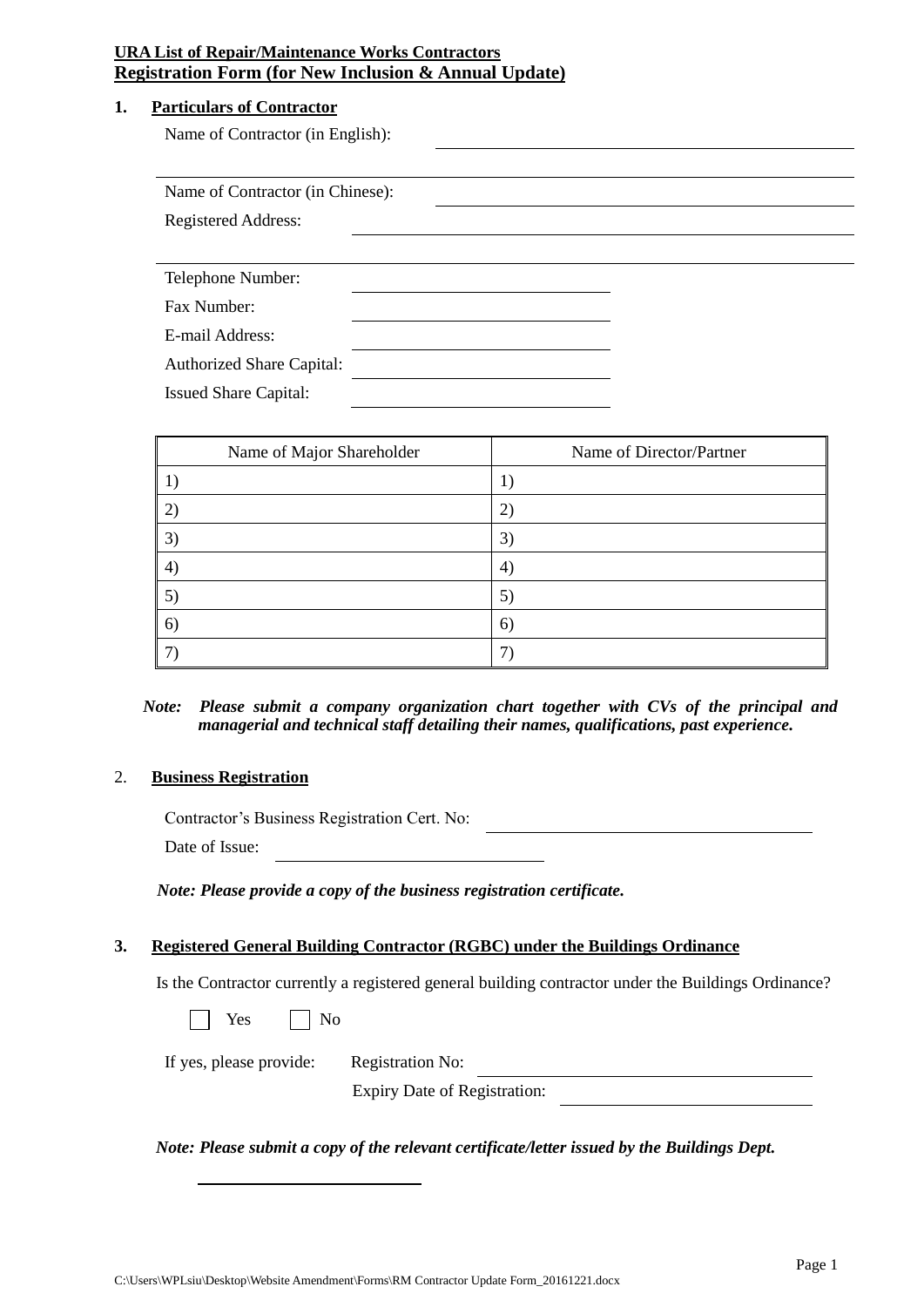#### **4. Inclusion in Government List(s)**

Is the Contractor currently included in any of the lists of contractors maintained by the Development Bureau or the Hong Kong Housing Authority?

| res | Nο |  |
|-----|----|--|
|-----|----|--|

**If no, please proceed to Part 5.**

**If yes, please complete the following and provide a copy of the letter from the relevant government department/authority confirming such inclusion.**

- a) the Contractor currently included in the Development Bureau's list of approved contractors for public works
	- $\Box$  Yes  $\Box$  No
	- 1) If yes, which category and group?

2) Details of current suspension (if any): **(Note: Please insert 'Nil" for no such current suspension)**

- b) the Contractor currently included in Hong Kong Housing Authority's list of contractors.
	- Yes No  $\Box$
	- 1) If yes, which category and group?

2) Details of current suspension (if any): **(Note: Please insert 'Nil" for no such current suspension)**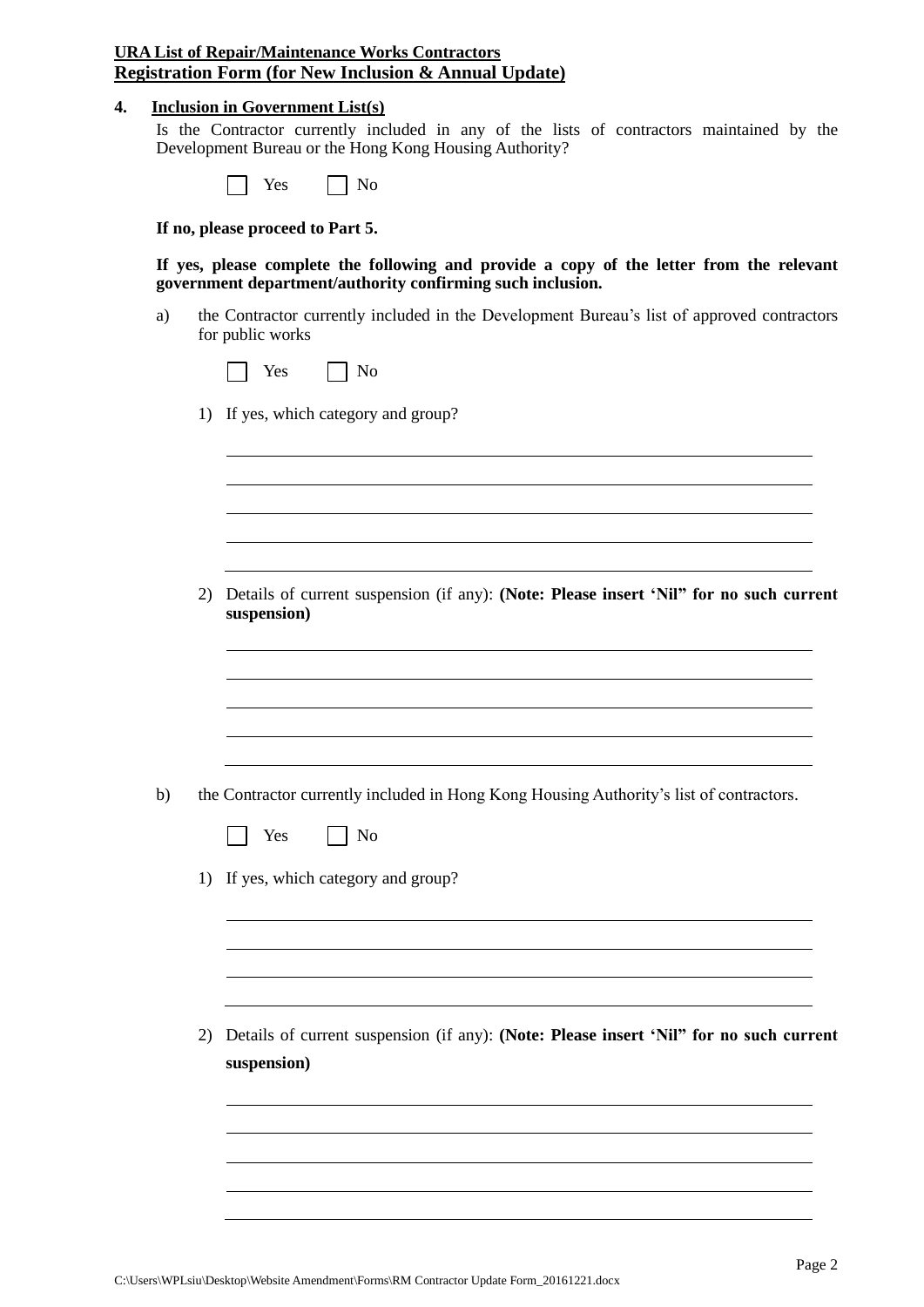#### **5. Job Reference**

Please provide details of repair/maintenance jobs completed by the Contractor in the past three years in Hong Kong by **completing the table in Appendix A.**

#### **6. ISO 9000 Certification**

Has the Contractor obtained ISO 9000 certification?

If yes, **please attach a copy of the relevant ISO certificate.**

#### **7. Unresolved Litigation or Arbitration**

Is the Contractor currently involved in any unresolved litigation or arbitration?

 $Yes \qquad \Box No$ 

If yes, please provide details below or on a separate sheet.

**8. Details of Parent, Subsidiary or Related Companies already on URA's List of Contractors**

Is there any parent, subsidiary or related companies of the Contractor already on URA's list of contractors?

|  | Yes |  | No |
|--|-----|--|----|
|--|-----|--|----|

If yes, please provide details below or on a separate sheet.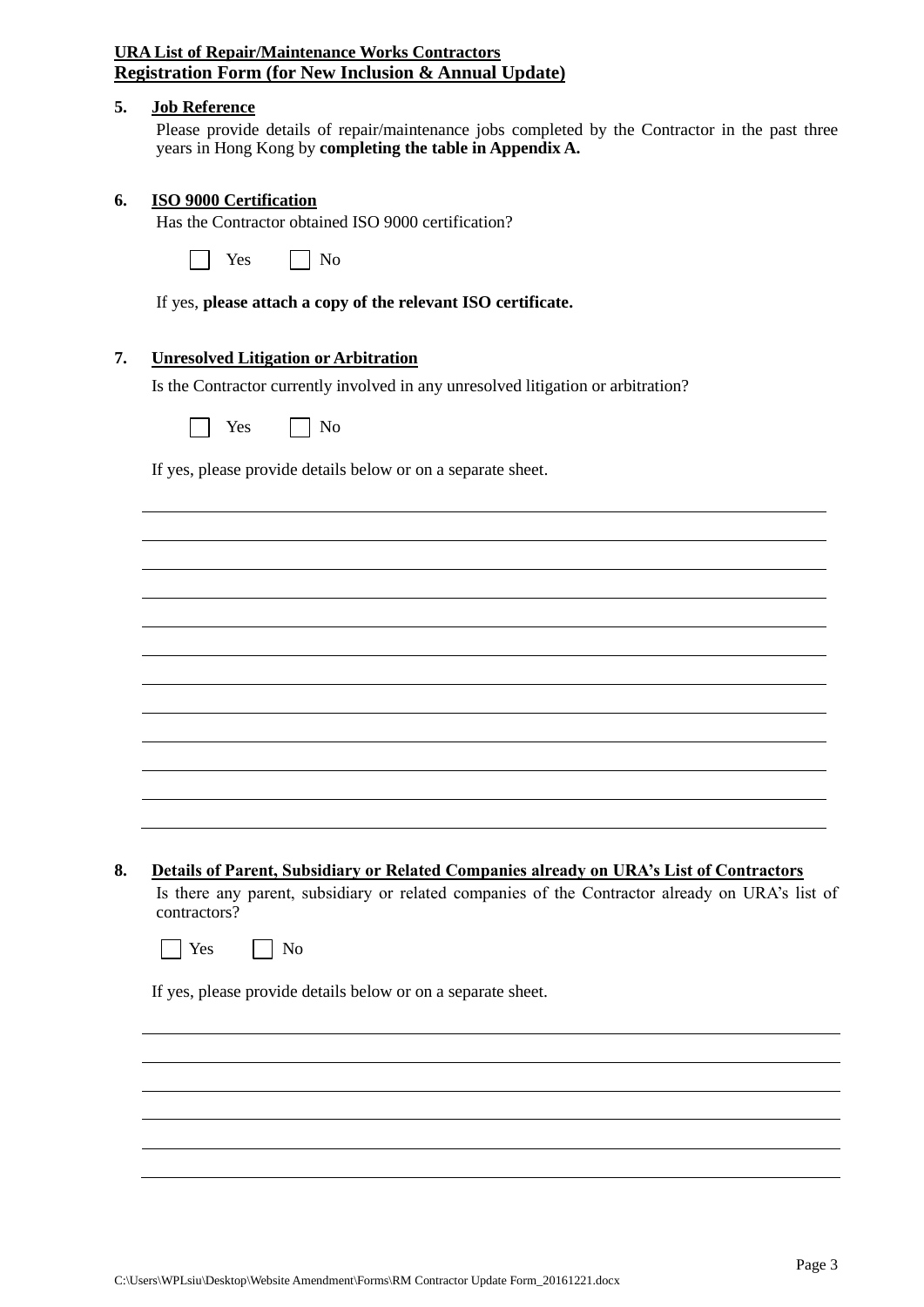## **9. Financial Capability**

To facilitate vetting of the Contractor's financial capability, please submit two copies of the latest audited accounts including the auditor's and directors' reports, profit and loss account, balance sheet, cash flow statement and notes to the financial statements.

The Contractor hereby declares that the information given in this form as well as in the appendix and attachment is true, correct and complete.

\_\_\_\_\_\_\_\_\_\_\_\_\_\_\_\_\_\_\_\_\_\_\_\_\_\_\_\_\_\_\_\_\_\_\_\_\_ \_\_\_\_\_\_\_\_\_\_\_\_\_\_\_\_\_\_

Authorized Signature (with Company Chop) Date

Full Name & Title of Signatory: